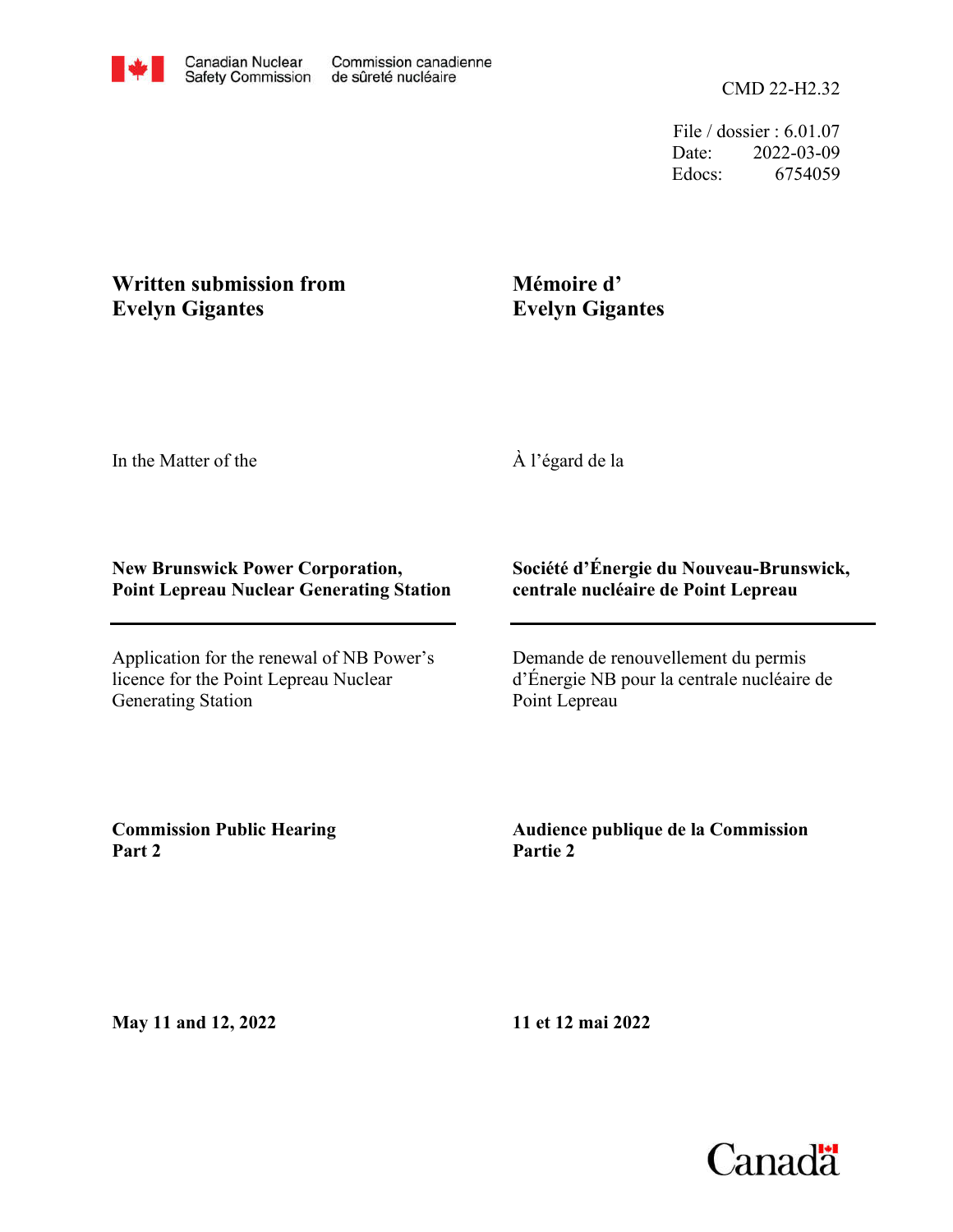March 9, 2022

I have been following recent developments at the Lepreau Nuclear Reactor and would like to add my comments as a member of the concerned public.

I live in Ottawa, but was born in Yarmouth – mother from Newfoundland, father from Cape Breton. So I've kept an interest in Maritime affairs all my life. My many trips have deepened my affection for the people, the land and the wonderful water.

What I know about the Point Lepreau reactor is that it's had a troubled past, been refurbished (2012) and recently went through yet another period of down-time. (Canadian Nuclear Safety Commission, Status Report on Power Reactors, CMD 21- M58, Dec. 2, 2021.)

**\_\_\_\_\_\_\_\_\_\_\_\_\_\_\_\_\_\_\_\_\_\_\_\_\_\_\_\_\_\_\_\_\_\_\_\_\_\_\_\_\_\_\_\_\_\_\_\_\_\_\_\_\_\_\_\_\_\_\_\_\_\_\_\_\_\_\_\_\_**

**[New Brunswick](https://www.cbc.ca/news/canada/new-brunswick)**

## Sleeping giant: NB Power nuclear plant down for repairs again

# Social Sharing

Generating station has lost 600 days to maintenance since refurbishment double what NB Power estimated



[Robert Jones](https://www.cbc.ca/news/canada/new-brunswick/author/robert-jones-1.2609078) · CBC News · Posted: Apr 26, 2021 7:00 AM AT | Last Updated: April 26, 2021

I can well understand why NB Power would like to have the License for Lepreau renewed for 25 years – they're too busy trying to keeping the reactor functioning to have to concern themselves with a License Renewal every 5 years. I can even understand why the CNSC staff would suggest the License Renewal might be stretched to a period

\_\_\_\_\_\_\_\_\_\_\_\_\_\_\_\_\_\_\_\_\_\_\_\_\_\_\_\_\_\_\_\_\_\_\_\_\_\_\_\_\_\_\_\_\_\_\_\_\_\_\_\_\_\_\_\_\_\_\_\_\_\_\_\_\_\_\_\_\_\_\_\_\_\_\_\_\_\_\_\_